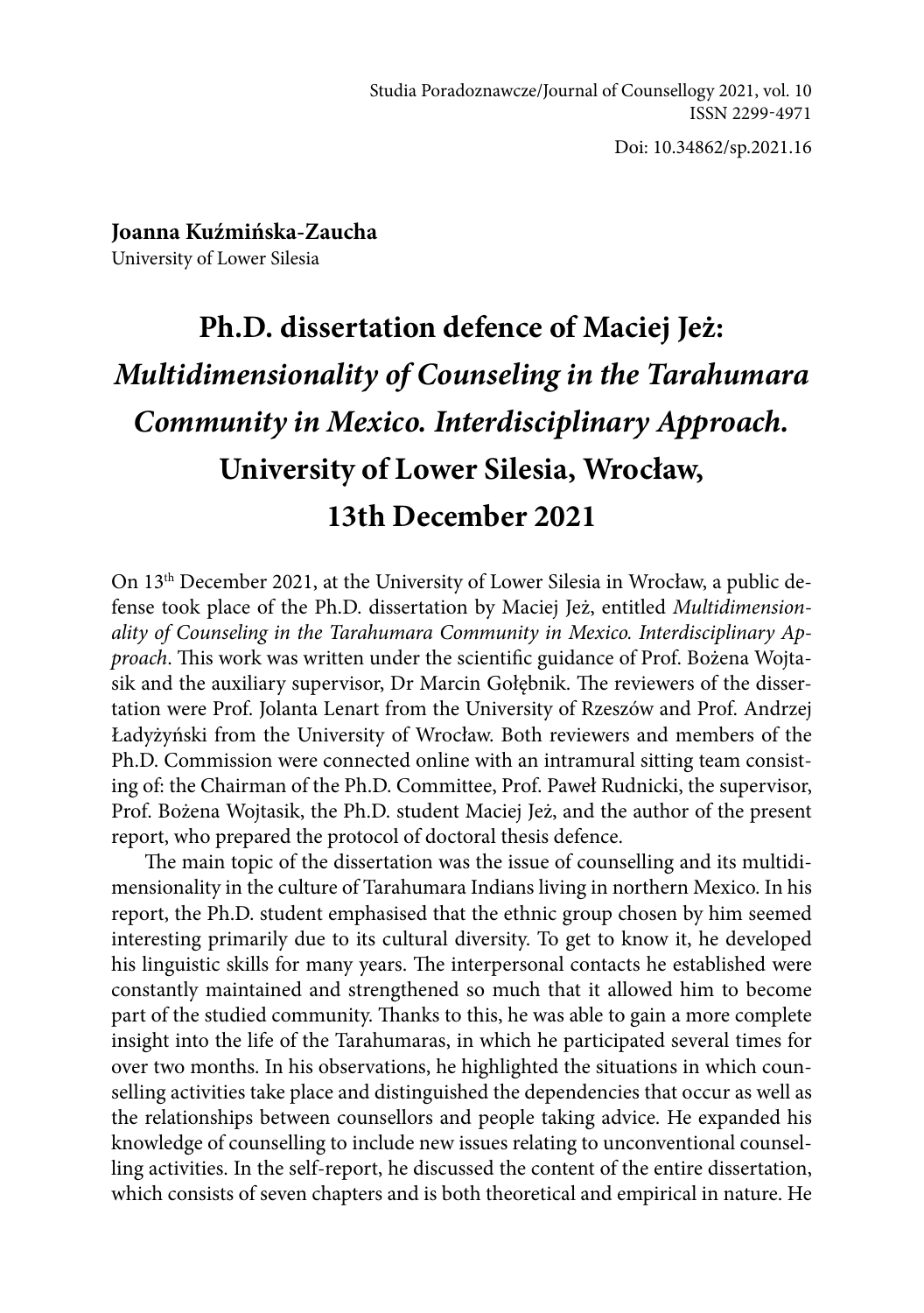tried to answer the fundamental question: "How is counselling understood, organized and implemented in the Tarahumara community and how can its multidimensionality be approached?". This project was prepared in the interpretative and participatory paradigm, as evidenced by the structure of the dissertation. Chapter

One provided a fundamental methodological outline, in correlation with the humanities in general, and presents the current state of research on counselling in the Tarahumara community. In the second chapter the author presented his approach to counselling referring to the main concepts of Roy Wagner, Kristen Hastrup, Alicja Kargulowa and Marian Kulczycki. Chapter Three was a presentation of the Tarahumara culture, taking into account its historical aspects, as well as the current state, the current system of values and the way the ethnic group functions. The fourth chapter is a reference to selected methodological solutions. The author emphasised that in his findings he did not remain a passive observer and assumed the role of a committed researcher, which allowed him to get to know the life of the Tarahumaras from inside, to analyse and interpret various behaviours, facts and processes together. The study was therefore not only about looking at the community from the outside, but also about participating in everyday activities. Chapter Five, which is the fruit of these experiences and reflections, presented the everyday life of the Tarahumaras, while in the sixth chapter the author presented the types of problems they face every day and described the roles of counsellors in the studied community. The last chapter is a sketch of the Tarahumara education system. The Author presented the overview of the curriculum and the role of the teacher. He did not limit himself only to the analysis of broadly understood education, he also included a description of the indigenous court and indicated how important role it plays in the studied community.

The Ph.D. dissertation prepared by Maciej Jeż was very highly rated by reviewers. In the closed part of the proceedings, both Prof. Lenart and Prof. Ładyżyński as well as all members of the commission repeatedly emphasized the excellent embedding of the research issues in the theoretical context. The Ph.D. candidate showed his excellent skills in navigating through various types of sources with high sensitivity, inquisitiveness and reflexivity. His courage was also highlighted of participating in such a difficult research and the excellent ability to use theory to analyse the collected material. During the online discussion, it was stressed that his entire dissertation is the fruit of long-lasting research into various scientific disciplines. High appreciation was expressed for the fact that the author undertook the difficult challenge of recognising counselling in such a remote and culturally different region. Supplementing the theoretical and descriptive content with numerous photographs was also met with positive assessment. Prof. Elżbieta Siarkiewicz expressed the opinion that while reading this dissertation, she felt she moved to the Tarahumara community. She had no doubt, therefore, that apart from the scientific dimension, this work is an enchanting story of the bright and dark sides of the everyday life of this exotic ethnic group.